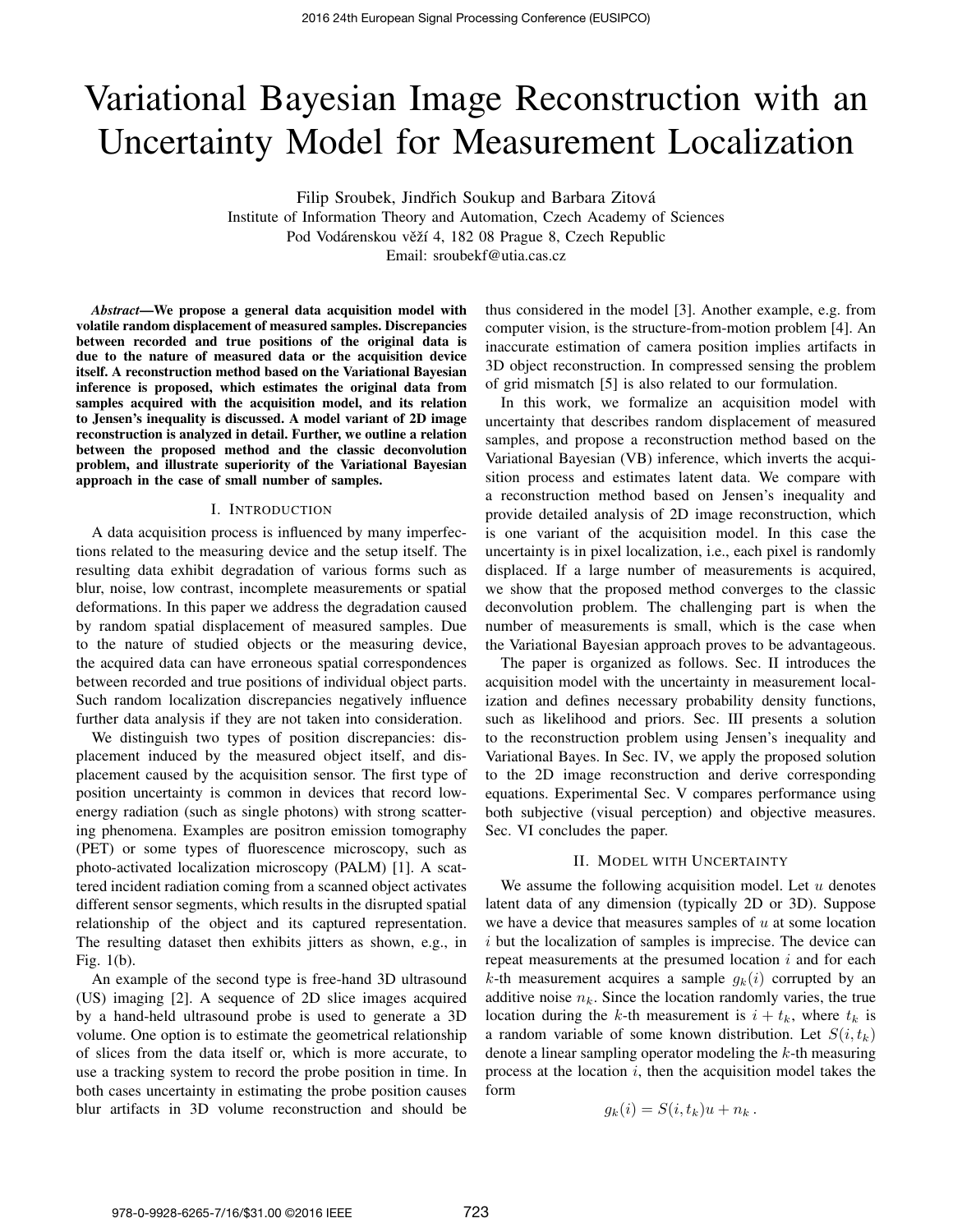For example, let us consider the 2D image reconstruction from pixel samples with uncertainty in the pixel position. In this case, u represents a 2D image and  $q_k(i)$  is a single pixel measured at the 2D position  $i$ . The sampling operator  $S(i, t_k)$  returns a value at the  $(i + t_k)$ -th position, i.e.  $S(i, t_k)u = u(i + t_k)$ . In the case of free-hand US 3D reconstruction, the same model holds with variables residing in higher dimensions. Latent data u represents a 3D volume,  $g_k(i)$  is a 2D image acquired with the US device, and i is a vector of six parameters (6 DOF) defining the US probe position measured by a tracking system. The sampling operator  $S(i, t_k)$  extracts from u an image in a 2D plane defined by parameters  $(i + t_k)$ . Various other measuring scenarios can be represented by this model. The following derivation of VB reconstruction is general and independent of the chosen scenario, but we will demonstrate its application on 2D image reconstruction (in Sec. IV).

The total number of measurements is  $K$  and we will consider a single location  $i$ . Simplifying the notation by omitting  $i$ , the acquisition model becomes a set of  $K$  equations

$$
g_k = S(t_k)u + n_k, \quad k = 1, ..., K.
$$
 (1)

Let  $\overline{g} = \frac{1}{K} \sum_{k} g_k$  denote the mean observed sample. The Bayesian paradigm starts with defining the posterior distribution

$$
p(u, t | \overline{g}) \propto p(\overline{g}|u, t)p(u)p(t)
$$
\n(2)

assuming that  $u$  and  $t$  are independent. We are interested in  $u$ and the random displacement  $t$  is a nuisance variable. First, we have to find expressions for the likelihood and priors. Let  $t =$  $[t_1, \ldots, t_k]$  and  $n_k$  be white Gaussian noise with distribution  $\mathcal{N}(n_k|0, \gamma^{-1})$ , then the likelihood of  $\bar{g}$  is

$$
p(\overline{g}|u,t) \propto \exp\left\{-\frac{K\gamma}{2}\left\|\left[\frac{1}{K}\sum_{k}S(t_k)\right]u-\overline{g}\right\|^2\right\}.
$$
 (3)

We can assume that measurements are independent and thus priors of random displacements  $p(t_k)$  are independent. The distribution of  $p(t_k)$  is fully defined by the measuring setup and must be known in advance. As will be clear later, the derivation is independent of the used distribution, we can use any type. e.g.  $\mathcal{N}(t_k|0, \alpha^{-1})$  gives

$$
p(t) = \prod_{k} p(t_k) \propto \exp\left\{-\frac{\alpha}{2} \sum_{k} ||t_k||^2\right\} \tag{4}
$$

For simplicity, we consider a normal distribution of image derivatives as an image prior  $p(u)$ ,

$$
p(u) \propto \exp\left\{-\frac{\beta}{2} \|Du\|^2\right\},\tag{5}
$$

where  $D$  is a differential operator. For natural images it would be more appropriate to use heavy-tailed distributions (Laplacian, Gaussian mixtures, Student's t) instead. The derivation would be still tractable, following a guideline outlined in [6], but the final equations become slightly more complicated.

Our ultimate goal is to estimate  $u$  with the highest posterior probability. The displacement  $t$  is a nuisance variable and so our inference approach is to marginalize over  $t$  to obtain a conditional distribution

$$
p(u|\overline{g}) \propto \int p(\overline{g}|u,t)p(u)p(t)dt \tag{6}
$$

and then estimate u by minimizing  $-\log p(u|\overline{g})$ . The displacement t appears non-trivially in  $S(t_k)$  and thus solving the integral analytically is intractable.

# III. APPROXIMATION AND INFERENCE

To perform inference in our model, one option is to linearize S using a Taylor series, as done e.g. in [3], and solve the integral in (6). Another option, which we will investigate in more detail later, is to calculate a lower bound on  $\log p(u|\overline{q})$ using Jensen's inequality:

$$
-\log p(u|\overline{g}) \le
$$
  

$$
\int \frac{K\gamma}{2} \left\| \left[ \sum_{k} \frac{S(t_k)}{K} \right] u - \overline{g} \right\|^2 p(t) dt + \frac{\beta}{2} \|Du\|^2 + \text{const.}
$$
 (7)

Integration is still generally intractable, but for example in the case of 2D image reconstruction as shown in the next section it is solvable and leads to relatively simple equations. However, Jensen's inequality is a lower bound on the marginalized probability, which causes sub-optimal performance in the case of small number of measurement K.

If we want a method that performs better for small  $K$ , ideally  $K = 1$ , we need a better approximation of the posterior probability  $p(u, t | \bar{g})$ . A natural choice is to apply the VB framework [7] and approximate the posterior by a factorized probability  $q(u)q(t)$ , where  $q(t) = \prod_k q(t_k)$ . The individual factors are then calculated iteratively:

$$
-\log q(u) = -\mathbb{E}_{q(t)}[\log p(u, t|\overline{g})] =
$$
  

$$
\int \frac{K\gamma}{2} \left\| \left[ \sum_{k} \frac{S(t_k)}{K} \right] u - \overline{g} \right\|^2 q(t) dt + \frac{\beta}{2} \|Du\|^2 + \text{const.}
$$
 (8)

and

$$
-\log q(t_k) = -\mathbb{E}_{q(u),q(t_{l\neq k})}[\log p(u,t|\overline{g})] =
$$

$$
\frac{\gamma}{2K} ||S(t_k)\overline{u} - g_k||^2 + \frac{\alpha}{2} ||t_k||^2 + \text{const.} \quad (9)
$$

where by  $q(t_{l\neq k})$  we mean all factors  $q(t_1), \ldots, q(t_K)$  except  $q(t_k)$ . A few remarks should be made here. The calculation of  $q(u)$  in (8) is equivalent to Jensen's inequality (7) except marginalization is not over the prior  $p(t)$  but over  $q(t)$ estimated in the previous iteration. To avoid the calculation of  $q(u)$  covariance, we constrain  $q(u)$  to a delta distribution  $\delta(u-\overline{u})$ , where  $\overline{u} = \mathbb{E}_{q(u)}[u] = \arg \min_u - \log q(u)$ . The last equality of the factor  $q(t_k)$  in (9) was then derived by ignoring the covariance of  $u$  and assuming that

$$
\mathbb{E}_{q(t_{l\neq k})}\left[K\overline{g} - \sum_{l\neq k} S_l \overline{u}\right] = g_k ,\qquad (10)
$$

which holds only if  $\overline{u}$  and  $\overline{t}$  are equal to the correct values. At initial iterations this is definitely not true and thus (10) is a simplification. Nevertheless, we adopt this formula to make the calculation of  $q(t)$  tractable.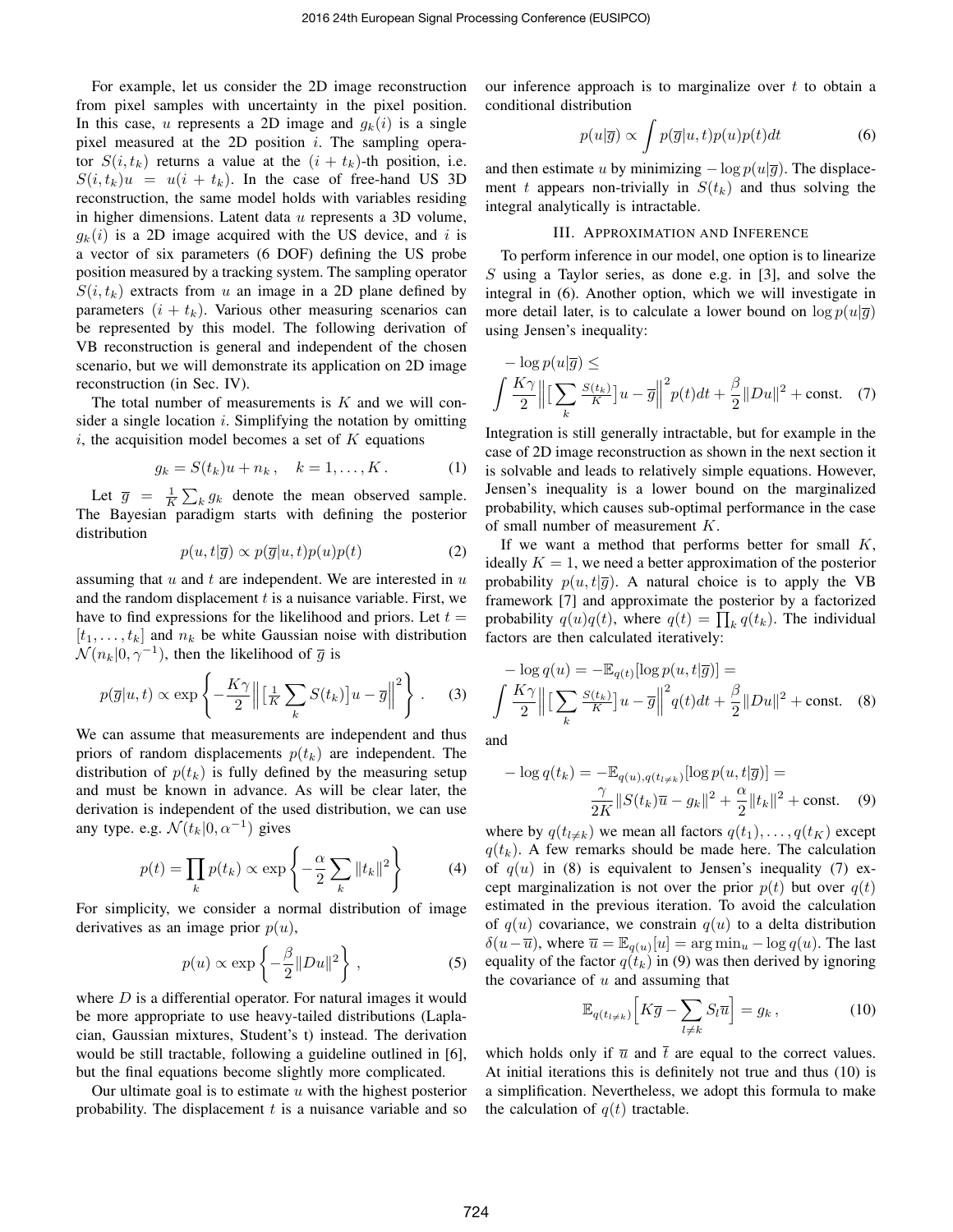

Fig. 1. 2D image reconstruction example: (a) original latent image, (b) one degraded measurement.

## IV. 2D IMAGE RECONSTRUCTION

To get a better understanding of the proposed acquisition model and its solution, we derive discrete equations for the case of the 2D image reconstruction. As mentioned earlier, in this case  $g_k(i)$  is a measurement of a single pixel of u at the position  $(i + t_k)$ . Typical prior distributions  $p(t_k)$  give lower probabilities to larger displacements and can be thus assumed to have finite support. Then  $t_k$  is limited and if discretized it takes a state from a finite list of integer values. We rewrite the acquisition model (1) to consider all pixels simultaneously:

$$
\mathbf{g}_k = \mathbf{S}(\mathbf{t}_k)\mathbf{u} + \mathbf{n}_k \,, \tag{11}
$$

were  $\mathbf{g}_k$  is a column vector representing the k-th measurement of all pixels of  $u$ ,  $\mathbf{t}_k$  is a corresponding vector of 2D random displacements, and  $S(t_k)$  is a matrix, which in every row i has all elements equal to zero except one at the position  $i + t_k(i)$ , which is equal to one; see an example of the latent image  $u$  and one degraded measurement  $g$  in Fig. 1(a) and (b), respectively.

#### *A. Jensen's inequality*

We first start with the derivation of discrete equations for Jensen's inequality in  $(7)$ . Let h denote a discrete version of the prior  $p(t)$  and **H** denote a matrix performing correlation with h, i.e.  $\mathbf{Hu} = \text{vec}(h \star u)$ . For example for the displacement prior in (4), h would be a 2D discrete Gaussian function with precision  $\alpha$ . Measurements at different positions i's are independent and thus  $p(\mathbf{t}_k) = \prod_i p(\mathbf{t}_k(i))$ . It is important to discern that

$$
\sum_{t_k} p(\mathbf{t}_k) \mathbf{S}(\mathbf{t}_k)^T = \mathbf{H}^T,
$$

$$
\sum_{t_k} p(\mathbf{t}_k) \mathbf{S}(\mathbf{t}_k)^T \mathbf{S}(\mathbf{t}_k) = \mathbf{I},
$$
(12)
$$
\sum_{t_k} \sum_{t_l} p(\mathbf{t}_k) p(\mathbf{t}_l) \mathbf{S}(\mathbf{t}_k)^T \mathbf{S}(\mathbf{t}_l) = \mathbf{H}^T \mathbf{H}.
$$

The latent image u is estimated by solving  $\frac{d}{du}[-\log p(u|\overline{g})] =$ 0, where for  $-\log p(u|\overline{g})$  we substitute Jensen's inequality from (7). After some manipulation and using relations in (12), we conclude that the solution is the following linear system:

$$
[\mathbf{I} + (K - 1)\mathbf{H}^T \mathbf{H} + \frac{\beta}{\gamma} \mathbf{D}^T \mathbf{D}] \mathbf{u} = K \mathbf{H}^T \overline{\mathbf{g}}.
$$
 (13)

We can see that the above equation is similar to regularized deconvolution of  $\overline{g}$  with the blur kernel h (rotated by 180°, since in our formulation  $H$  is a correlation and not convolution matrix). The difference is in the identity matrix  $\bf{I}$ . As  $K$  (the number of measurements in every pixel) grows we approach the classic deconvolution problem. The mean image  $\overline{g}$  of many independent measurements reaches  $h \star u$  in the limit; see Fig. 2(e). Deconvolution is thus the best possible solution, which Jensen's inequality is consistent with; see Fig. 2(f). As K increases the effect of the regularization term  $D^T D$ diminishes, which is rational since the noise variance in  $\overline{g}$ is inversely proportional to  $K$ . However, (13) provides a suboptimal solution for small K. In the limit case  $K = 1$ , the solution would be simply  $h \star g_1$ , if the regularization term was ignored; see Fig. 2(a). If the displacement t is ignored, then  $h$ becomes a delta function and (13) simplifies to a regularized least-squares denoising.

# *B. Variational Bayesian Inference*

We can do better for small  $K$  using the VB inference. VB alternates between two steps<sup>1</sup>: (8) and (9). The first step is similar to Jensen's inequality, but this time we marginalize over estimated  $q(t_k)$ , which is in general different for every measurement  $k$  and location  $i$ , whereas in Jensen's inequality we marginalize over the displacement prior, which is the same everywhere. Let  $\mathbf{H}_{q(t_k)}$  denote a space-variant correlation matrix, which generalizes the original H by having on every row *i* the corresponding discrete version of  $q(\mathbf{t}_k(i))$ . Similar to equalities in (12) we have now

$$
\sum_{t_k} q(\mathbf{t}_k) \mathbf{S}(\mathbf{t}_k)^T = \mathbf{H}_{q(\mathbf{t}_k)}^T,
$$
\n
$$
\sum_{t_k} q(\mathbf{t}_k) \mathbf{S}(\mathbf{t}_k)^T \mathbf{S}(\mathbf{t}_k) = \text{diag}(\mathbf{H}_{q(\mathbf{t}_k)}^T \mathbf{1}),
$$
\n
$$
\sum_{t_k} \sum_{t_l} q(\mathbf{t}_k) q(\mathbf{t}_l) \mathbf{S}(\mathbf{t}_k)^T \mathbf{S}(\mathbf{t}_l) = \mathbf{H}_{q(\mathbf{t}_k)}^T \mathbf{H}_{q(\mathbf{t}_l)},
$$
\n(14)

where 1 denotes a column vector of ones and diag( $\cdot$ ) builds a diagonal matrix from its vector argument. Since  $q(u)$  is constrained to delta distributions, we only need to solve  $\overline{u}$  = arg min<sub>u</sub> – log q(u) in (8), which turns out to be a solution of a linear system

$$
\left[\frac{1}{K}\sum_{k}\text{diag}(\mathbf{H}_{q(\mathbf{t}_{k})}^{T}\mathbf{1}) + \frac{1}{K}\sum_{k}\sum_{l\neq k}\mathbf{H}_{q(\mathbf{t}_{k})}^{T}\mathbf{H}_{q(\mathbf{t}_{l})} + \frac{\beta}{\gamma}\mathbf{D}^{T}\mathbf{D}\right]\overline{\mathbf{u}}
$$
\n
$$
= \sum_{k}\mathbf{H}_{q(\mathbf{t}_{k})}^{T}\overline{\mathbf{g}}.\quad(15)
$$

We apply conjugate gradients to solve this linear system. Since  $\mathbf{H}_{q(t_l)}$  is space-variant, we can not use the Fourier transform to speed up multiplication with this matrix and the inversion is therefore relatively lengthy. A complete knowledge of the discrete distribution  $q(t)$  is required to solve this first step. The second step (8) give us means to find  $q(t)$ . The displacement

 $1$ More precisely, the second step consists of multiple steps and in each we update one factor  $q(t_k)$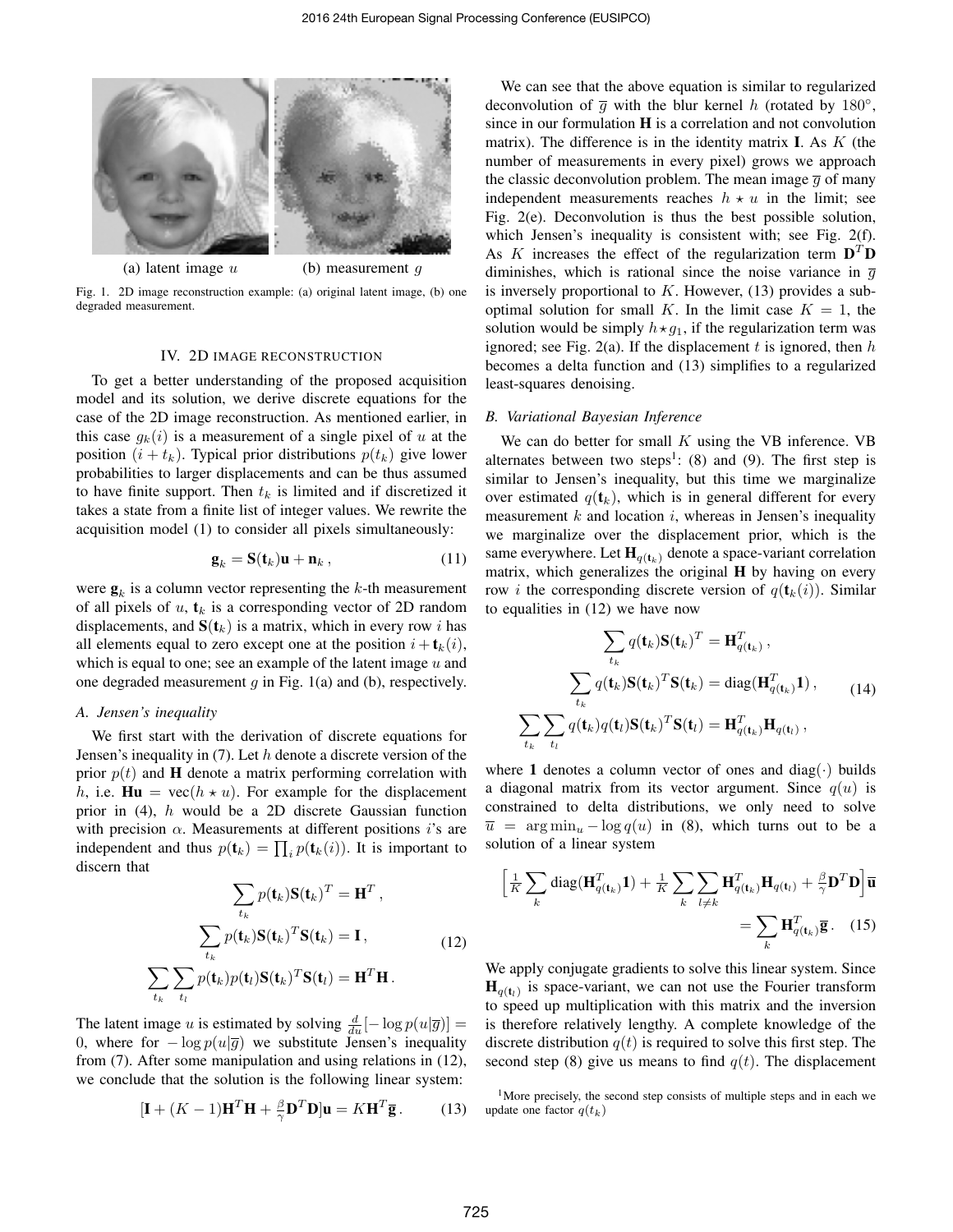$t$  is discrete and bounded and we thus evaluate  $(8)$  on a finite set of integer points:

$$
q(\mathbf{t}_k(i)) \propto \exp\left(-\frac{\gamma}{2K} \big(\mathbf{S}(i,\mathbf{t}_k(i))\overline{\mathbf{u}} - \mathbf{g}_k(i)\big)^2 - \frac{\alpha}{2} \big(\mathbf{t}_k(i)\big)^2\right),\tag{16}
$$

where  $S(i, t_k(i))$  denotes the *i*-th row of the matrix  $S(t_k)$ . The above equation provides discrete displacement distributions for every pixel and measurement.

The VB inference then iteratively runs (15) and (16). We can notice that  $p(t)$  could be a "black box", since we require only its direct evaluation in  $(16)$ . For large K, the VB inference converges to Jensen's inequality in (13), since the first term of the exponent in (16) diminishes and  $q(t)$  will resemble more the displacement prior  $p(t)$ . The superiority of VB over Jensen is apparent for a small number of measurements  $K$  as we demonstrate in the next section. In this case VB resembles space-variant blind deconvolution as  $q(t)$  is estimated from the data and varies in space.

#### V. EXPERIMENTS

First, we visually compare the performance of Jensen's inequality and VB on the following example. Fig. 1(a) shows the original latent image  $u$  and Fig. 1(b) shows one measured image  $g$  using acquisition model (11) and displacement distribution (4) with the precision  $\alpha = 1$ . If we estimate the original image from this measurement using Jensen's inequality in (13), we obtain only a blurred version of the measurement as shown in Fig. 2(a). However, if VB is applied and the empirical displacement distribution is estimated simultaneously, we obtain a perceptually more accurate estimate in Fig. 2(b). We have also compared the denoising output if  $t$  is completely ignored and the results were less accurate, which is an indication that the displacement modeling helps the image prior. In the case of two measurements  $(K = 2)$ , both results in Fig. 2(c,d) improve but visually VB still outperforms Jensen. If a large number, e.g.  $K = 100$ , of independent measurements is available, then the mean observed image  $\overline{q}$  in Fig. 2(e) approaches the blurred version of  $u$ . Both Jensen and VB converge to the same solution shown in Fig. 2(f) by performing deconvolution of  $\overline{g}$ .

In addition to the visual comparison, we compare performance using two well-known objective quality metrics, the peak-signal-to-noise ratio (PSNR) and the structural similarity index measure (SSIM) [8]. We summarize the performance for two sets of parameters. Fig. 3 shows results for moderate weights  $\gamma = 10$  and  $\beta = 1$ . Fig. 4 shows results for  $\gamma = 10^4$ and  $\beta = 10^3$ , which corresponds to a more aggressive behavior of the VB inference, i.e., relying more on data and less on the displacement prior  $p(t)$ . The parameters were chosen such that the ratio  $\beta/\gamma$  in both sets was constant to keep the same effect of image regularization in (13) and (15). Each graph plots PSNR or SSIM versus the number of measurements K for three methods: mean image  $\overline{q}$  (dotted line), Jensen's inequality  $(13)$  (dashed line), and VB  $(15)-(16)$  (solid line). The meanimage performance is a baseline and both Jensen and VB perform better by a large margin. For moderate parameters (Fig. 3), VB outperforms Jensen both in terms of PSNR and



Fig. 2. 2D image reconstruction results: (a) inference with Jensen's inequality from a single measurement, (b) Variational Bayesian inference from a single measurement, (c) inference with Jensen's inequality from two measurements, (d) Variational Bayesian inference from two measurements, (e) mean image of 100 measurements, (f) inference from 100 measurements with Variational Bayes (or Jensen's inequality, which provides almost identical results).

SSIM for small  $K \leq 4$ , and the VB gain vanishes for large K as predicted. In the case of the aggressive parameter setting (Fig. 4), the advantage of VB is even more apparent but only in terms of SSIM. PSNR is biased towards over-smoothed results and therefore it favors images obtained with Jensen's inequality, which are overly blurred; compare  $K = 2$  Jensen's result in Fig. 1(c) with the VB result in Fig. 1(d). In terms of PSNR both images are almost identical but we can see that the VB result is sharper, which is reflected by better SSIM in Fig. 4(b).

# VI. CONCLUSION

We have introduced an acquisition model with localization uncertainty that we believe describes a measurement phenomenon present in many different scientific fields. We have derived a general Bayesian solution to the model through marginalization over nuisance variables using either Jensen's